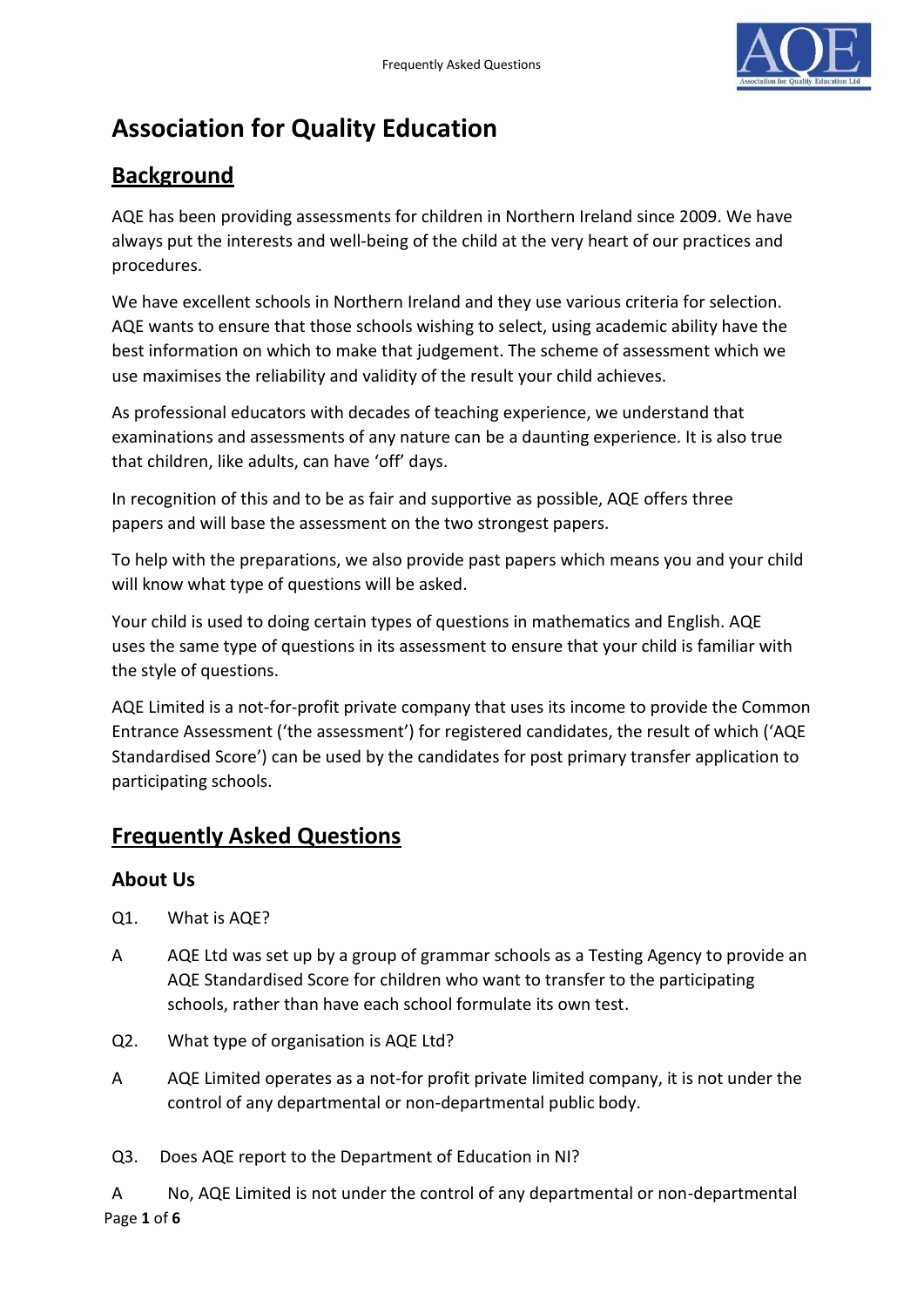

public body, it operates as a not-for-profit private limited company. AQE reports to the 34 participating grammar schools that commission the assessment.

- Q4. Who funds AQE?
- A AQE is mainly funded by the registration fees paid by the parents of candidates taking the assessments, but also receives contributions from participating schools.
- Q5. Who decides if an assessment is to proceed?
- A The participating grammar schools decide if the assessment proceeds, subject to prevailing conditions. They have asked AQE Ltd to initiate preparations for the Common Entrance Assessment for the 2022/2023 academic year but, cognisant of public safety, they will be guided by the latest advice from the NI Executive in relation to public health concerns.
- Q6. What role does AQE play in the post primary transfer process in September 2023?
- A AQE's sole purpose is to provide the assessment which enables each candidate to receive an AQE Standardised Score. We have no role in deciding what criteria any secondary school uses to select pupils. The relevant school(s), the Department of Education (DE) and the Education Authority (EA) should be able to help you with the answer to this question. Please see the links below.

#### **Time and Place**

- Q7. Will the 2022/23 assessment be going ahead?
- A AQE has been asked by its participating grammar schools to proceed with the Common Entrance Assessment for the next academic year. The dates are:
	- Application for Registration opens at 10.00am. on Wednesday 4<sup>th</sup> May 2022
	- Application for Registration closes at 4.00pm on Friday 23<sup>th</sup>September 2022
	- Assessment 1 Saturday 19<sup>th</sup> November 2022 at 10.00am
	- Assessment 2 Saturday 26 th November 2022 at 10.00am
	- Assessment 3 Saturday 3<sup>th</sup> December 2022 at 10.00am
- Q8. Why doesn't AQE run the assessment in my child's primary school?
- A AQE does not run the assessment. The assessments are hosted in and by the participating schools. As a private company, AQE Ltd has no remit or authority over any schools, including primary schools. The choice of location for the assessments is a matter for the individual schools/venues concerns and the imposition of any relevant requirements as to venue would be a decision for the Minister for Education in terms of staffing and accommodation.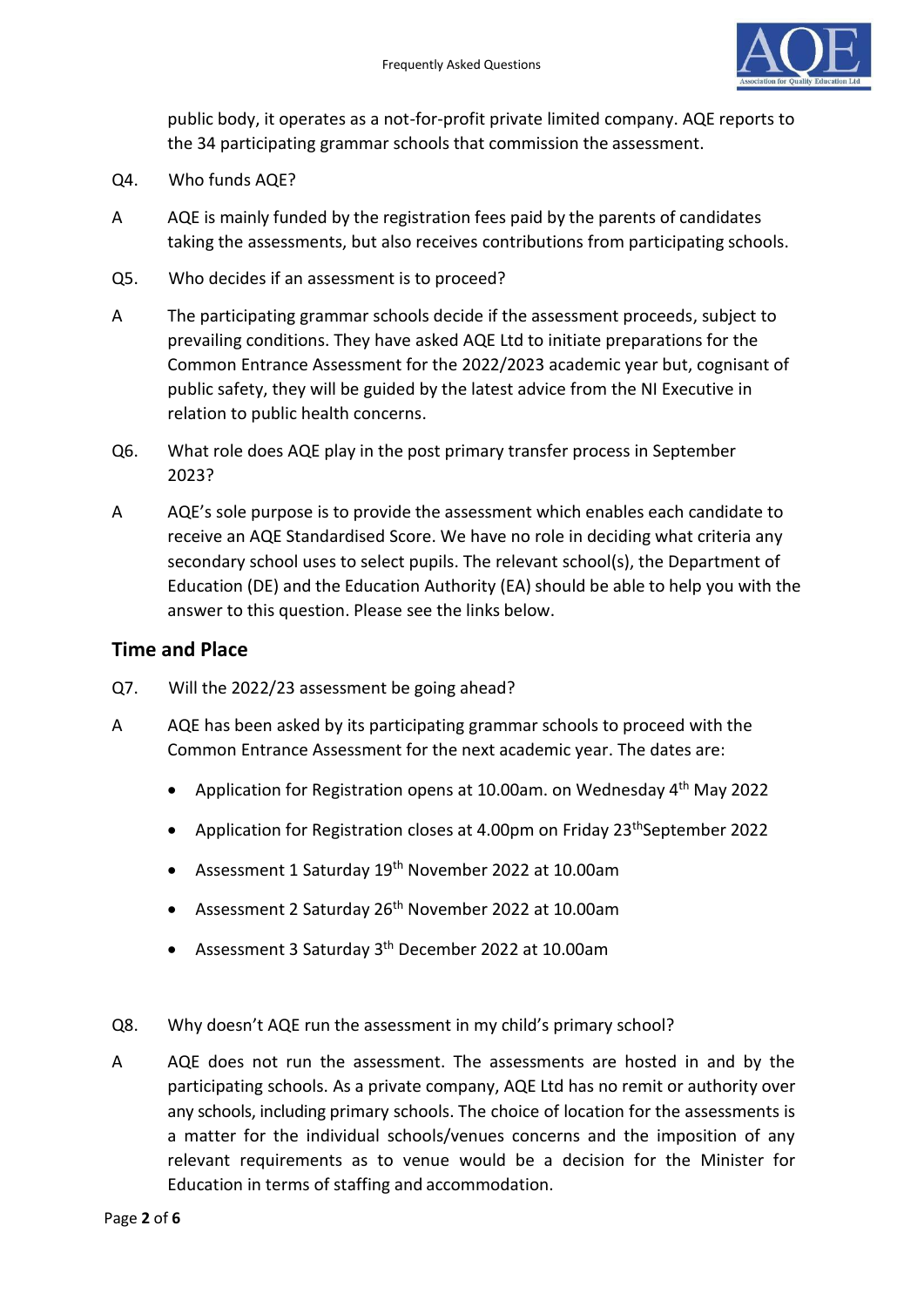

#### **Support**

- Q9. My child has missed a lot of face-to-face teaching during P5 and P6. What will AQE do about this?
- A. AQE Limited is a small private company and our role is to provide assessments which provide each child with an AQE Standardised Score. The organisations which deal with the education of children in primary schools are the DE and the EA. As a private company, AQE Ltd has no remit or authority over primary schools. We are however cognisant of the disruption experienced by children since March 2020 and are confident that this year's assessments will be a fair test for all children. See question 11 below. We have provided free past papers on the website so that children can practise doing them. Please see the link below.

#### <https://aqe.org.uk/practice-material/>

- Q10. What will happen if my child misses **one or more** of the assessment due to illness, self- isolation or other unforeseen circumstances?
- A If your child only sits **one paper,** an application can be made to **individual schools**  under **Special Circumstances**. Please check the Admissions Criteria of the school for details.

AQE will provide a raw score (out of 64) for the **one paper** the child has taken, which you can submit to the school.

AQE **offers three** papers and **will base the assessment** on the **two** strongest papers. AQE will therefore issue an AQE Standardised Score for any candidate who sits **two or three** papers.

#### **Papers**

- Q11. How will AQE ensure fairness for all candidates?
- A AQE's role is to provide assessments which provide each child with an AQE Standardised Score. This means that we need to set a range of questions which will make it possible to produce a rank order of AQE Standardised Scores which the participating schools can use. However, AQE always has the child in mind in all our deliberations:
	- **There are three papers with the best two out of three to count**. Children will continue to have the option of taking a third paper which allows them to have an off day. Moreover, unexpected events or illnesses can prevent a child from attending an assessment or preparing for it.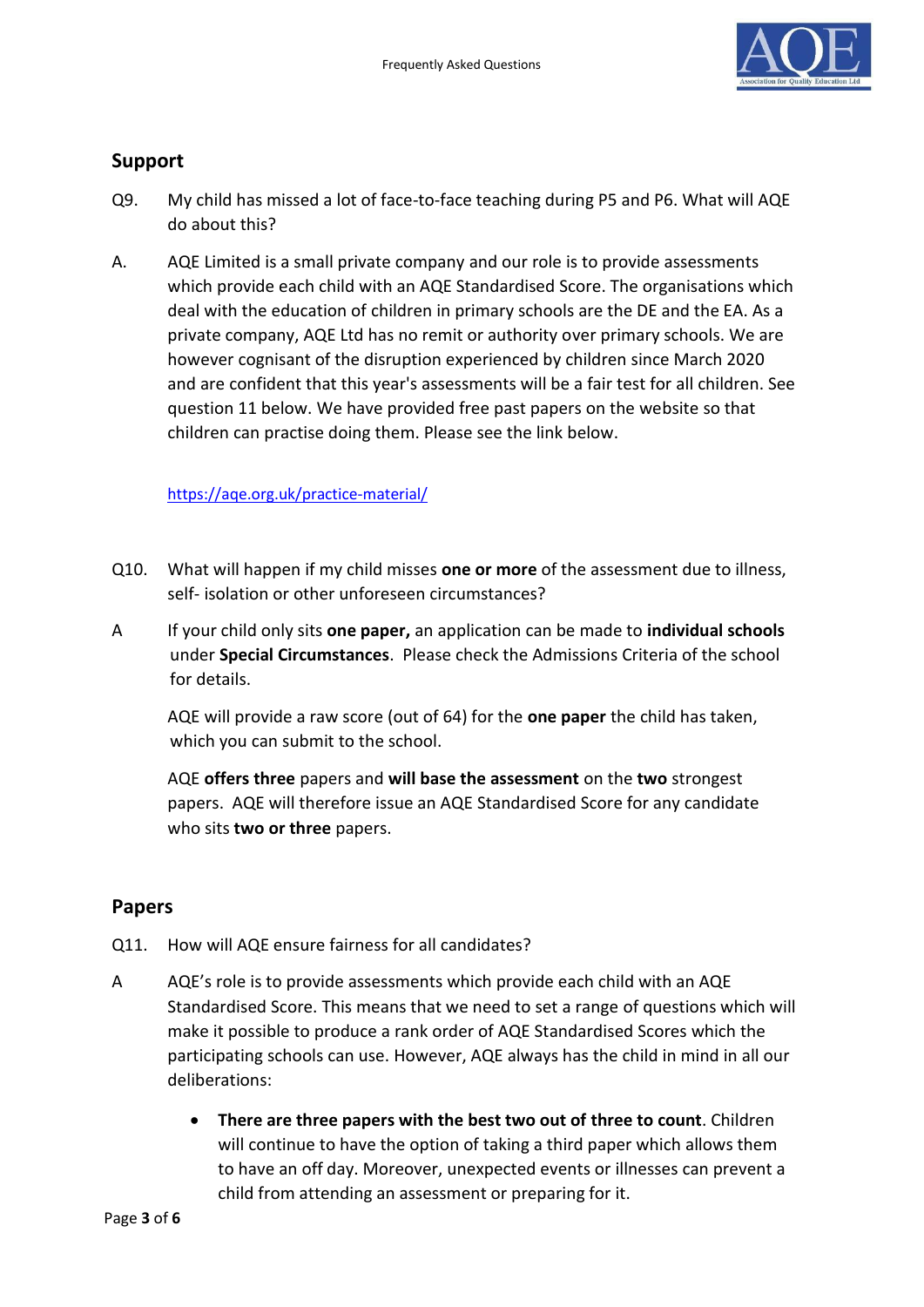

- **Extra time**. For 22/23 assessments we are allowing an extra 10 minutes to complete each paper. We hope this will reassure children that they will have this extra time to complete each paper.
- **Practice Papers**. AQE has made available an extensive selection of past papers free of charge on the website.
- **Review of Papers**. We have reviewed the papers and some of the English passages have been shortened where appropriate. The mathematics and English questions have been revised to make them more accessible for this year's assessment in response to the educational circumstances since March 2020. 1
- **Standardisation Process**. The standardisation process means that the distribution of the children's standard scores will be in line with that in all previous years.

The examining team has the best interests of the children at the centre of their thinking. The team is very aware of the conditions under which this year's P6 children have been learning.

Please see the link below.

<https://aqe.org.uk/practice-material/>

Q12. What mitigations has AQE put in place in response to the educational circumstances since March 2020?

A. AQE's Common Entrance Assessment has been carefully designed to be as child friendly as possible. Therefore, every child has three opportunities to sit the assessment papers with only two papers counting in the final score and why all the assessment passages and assessment questions are designed by a local team of educational professionals who understand the challenges facing children in Northern Ireland. Our locally based revision team has reviewed all the questions for the 2022-23 assessment and, where necessary, revised English passages and mathematics and English questions to make them more accessible for this year's assessment.

AQE has listened to the concerns of parents and primary schools and has made the following changes for the 2022-23 year in response to the educational circumstances since March 2020<sup>2</sup>:

• AQE has provided detailed English and mathematics support documents for the 2022/23 CEA papers. These documents will be available on the website for parents and teachers to access.

 $1$  The Irish language version of the assessment has been reviewed in the same way.

Page **4** of **6**  $2$  The Irish language version of the assessment has been reviewed in the same way.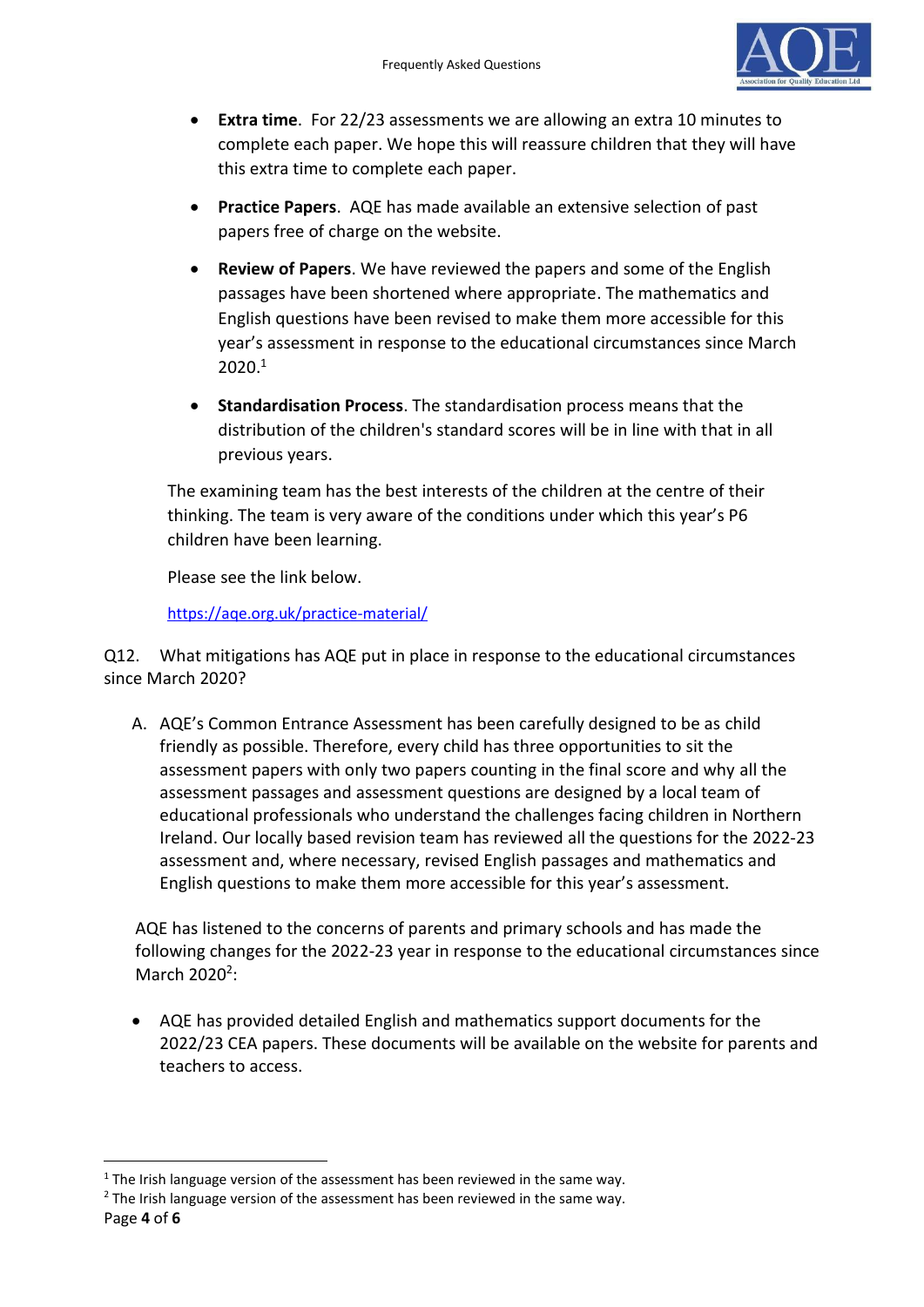

- Some mathematics topic areas which have been included in previous years will not be assessed in the 2022/23 assessment. Details of these topic areas will be available on the website for parents and teachers to access.
- Some of the English passages have been shortened where appropriate.
- The Mathematics and English questions have been revised to make them more accessible for this year's assessment.
- Access has been provided free of charge to a large selection of past papers, including a revised sample paper, on the AQE website and others are available for purchase so that children can prepare thoroughly for the assessment (AQE has provided a guide showing which individual questions will not be relevant for this year's assessment due to the revisions described above)
- Candidates will have an additional ten minutes to complete each paper.
- Q13. Why does the AQE assessment have three papers?
- A Children, like adults, can have 'off' days. Moreover, unexpected events or illnesses can prevent a child from attending an assessment or preparing for it. In recognition of this and to be as fair and supportive as possible, AQE offers three papers and will base the assessment on the two strongest papers.

The scheme of assessment which we use maximises the reliability and validity of the result your child achieves.

#### **Health and Safety**

- Q14. What risk assessments will be in place when the Common Entrance Assessment takes place in November/December 2022?
- A The first priorities for AQE limited are the health and wellbeing of the children and staff during the Common Entrance Assessment. AQE Limited has been engaging with the Department of Education and the Public Health Agency over the past months in relation to the pandemic and what the likely situation might be in late Autumn 2022. Whilst it is not possible to predict what the advice and guidance will be leading up to the dates of the assessment, all centres will have risk assessments (available on request) which will be compliant with the up-to-date guidance. We hope the risk assessments will provide reassurance to parents and candidates. AQE Limited will continue to seek advice and guidance from DE and the PHA over the next few months. If the guidance changes that could impact the assessments, we will react promptly and accordingly.